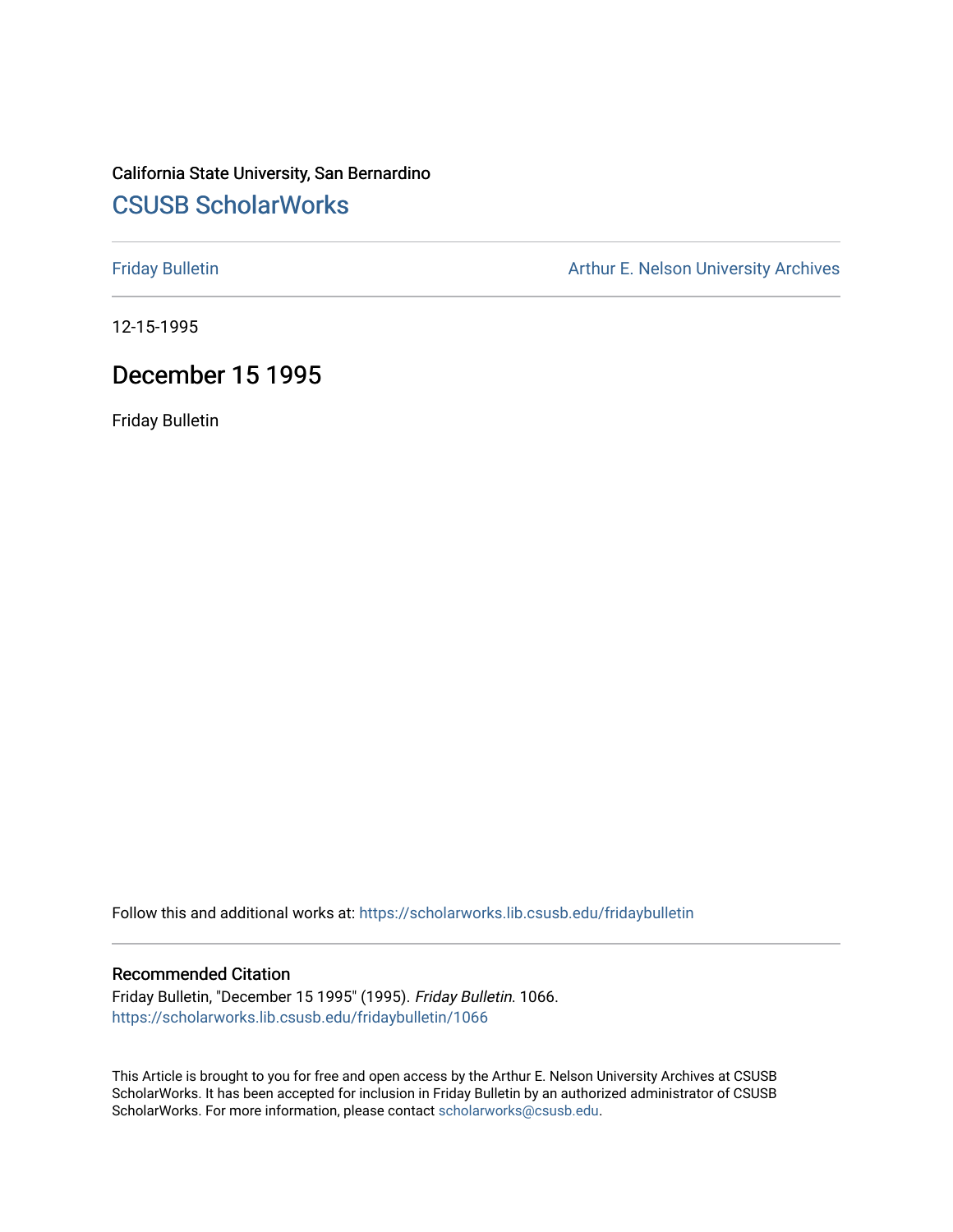# TRAFFIC CONTROL. COMMUNICATION COULD HAVE BEEN BETTER **FIRE FLUSHES OUT PREPAREDNESS PLANS**

*by Cynthia Pringle, public affairs director* 

If any good can come from a disaster, it's being better prepared the next time.

A mid-aftemoon meeting of Public Safety and Physical Plant staff on Nov. 27. following the fire that scorched the northern perimeter of the campus, resulted in a long list of "to dos," says Steve Nowicki (Public Safety).

Pat Rodgers-Gordon (Caieer Center) says that she and George Bradshaw (Outreach) took it upon themselves to direct snarled traffic at the parking lot entrance to University Hall for about 40 minutes before the city police arrived.

"Anything that will help us run a smoother show (next time) is valuable." He is encouraging feedback from university employees.

"We're always talking about prepaiing for earthquakes." he remarks, noting that the movement of a fire raises questions about the need to establish an Emergency Operations Center off campus.

"Students were saying, 'I have to turn in a paper!"" as they tried to drive in to Parking Lot D, Gordon says, noting that there was no intervention for the traffic coming toward the campus from University Parkway and Northpark Boulevard.

While Gordon says the evacuation in U-Hall was good, particularly because there's been practice with the Services to Students with Disabilities office, she was concerned about how parents were notified about the relocation of children from the Children's Center.

The evacuation was of greater concern to Trudy Storm (Theatre Arts), a floor warden in the Creative Arts Building. She and co-worker Harlan Jeglin went through the rooms one by one but had no method of making note that a room had been checked and cleared. They found one student on the second floor oblivious to the evacuation notice. Once building tenants were outside, "There was no means of communication...with the central people working" the emergency, she notes. As a busrider, Storm wondered how she was supposed to travel because the bus was

shut off the ventilation systems so as not to take in smoke and we're not supposed to occupy buildings when the ventilation is off," he reports. The smoke and the airborne embers from the fire were considered hazardous to employees and .students, too.

DeMauro reports that the fire department and campus officials have worked together consistently to evaluate hazards here. "They know every fire hydrant...and the vulnerable areas," and have provided the campus with advice on cutting firebreaks throughout the grounds as a method of fire safety.

being prevented from entering the campus. "Utter gridlock" also occurred for 30-

Return this information to Chief Dennis Kraus (Public Safety), the director of the ^Emergency Operations Center.



*ASH GARDKN—His hack to the east and the Yasuda Center, /J. Steve Nowicki (Public Safety) pauses before smoldering brush that burned during the late November fire, which singed a corner of the Physical Plant area and scorched its walls.* 

western U.S. Two-thousand chemists gathered in San Diego, where Neitzel and Pravia presented their work in formal and informal sessions.

A student goes to a conference, he adds, and comes back a different person because of the prestige and sheer number of chemists concentrated in a single town. The San Diego conference drew about 2.()()(). while the national event draws around 30,000.

45 minutes on Coyote Drive, as employees from Jack Brown Hall and the Health and Physical Education Complex tried to drive onto the artery to Northpark Boulevard. Nancy Pennington (Mathematics) reports Marvin Newman and Bernie Moyeda (Building Maintenance) directed traffic until police arrived.



The CEO of St. Bemardine Medical Center and a Wells Fargo Bank branch manager are the newest executives to be appointed to the University Advisory Board for CSUSB.

The stationary traffic forced fire engines to drive over the soccer fields to follow the blaze to Badger Hill, according to Bill Gray (Athletics), who now realizes he'll need fire-safe storage for irreplaceable records. He notes that the fire alarm in the Health & Physical Education Building went off after the building was vacated.

Quentin Moses (Parking Services) and Jim Hansen (Physical Plant) both report that a remote control system for the fire alarms is in the planning stages. Alarms cun'ently are pulled by hand and can be activated remotely one building at a time, Moses says.

White is responsible for sales and customer service at a Weils Fargo branch in San Bernardino. Before assuming his present responsibilities he was the owner of a Goodyear Tire franchise in Riverside for seven years. Previously, he held several management positions with the Goodyear Tire and Rubber Company over an 11-year period. He holds a B.A. degree from Grambling College.

Because most of the campus's buildings are made with Class-A materials masonry, metal and other noncombustible surfaces—"we weren't worried about the buildings" when the order for an evacua-

tion was given, says David DeMauro (Administration and Finance). "We had

## **II TELL US MORE**

### **STUDENTS' RESEARCH RECOGNIZED**

Biology major Martin Neitzel and chemistry major Katia Pravia took first and second place at the American Chemical Society Western Biotech Conference held in late October.

Honored for their undergraduate research, Neitzel and Pravia topped eight different presentations from colleges in the

"The real thing is that they get out there in a professional environment," says Larry Mink (Chemistry), who served as Neitzel's faculty research director.

Neitzel plans to do his graduate work in organic chemistry at a University of California school, while Pravia was approached at the conference by two colleges interested in recruiting her as a graduate student.'



**L** 

What did you observe/experience that would be useful as the campus refines its preparedness plans?

How can the campus improve emergency operations?

## **ADAMS, WHITE JOIN UAB**



*Gregory Adams* 

They are Gregory Adams, president and chief executive officer for St. Bemardine Medical Center since 1990, and James White, who has been with Wells Fargo since 1994.

Adams oversees the 449-bed medical center that generates annual revenues of \$215 million. Among his accomplishments are the development and implementation of a regional integrated community health network that brings together acute care providers, physician organizations and others in an organized risk-sharing relationship. Prior to joining St. Bernardine Medical Center, Adams was the chief operating officer for Baptist Healthcare System in Texas. He holds a master's degree in nursing administration from Wichita State University.

Appointments to the Advisory Board are made by President Evans. Terras are for four years. Members of the board provide counsel to the university's senior management regarding growth and development at the university. The board has 24 members.

## **HAPPY HOLIDAYS**

President and Mrs. Anthony H. Evans extend season's greetings to all in the university community.

"Again this year, Lois and 1 wish for you and your family a joyous holiday season. Thank you for your unwavering effort to improve the university this past year."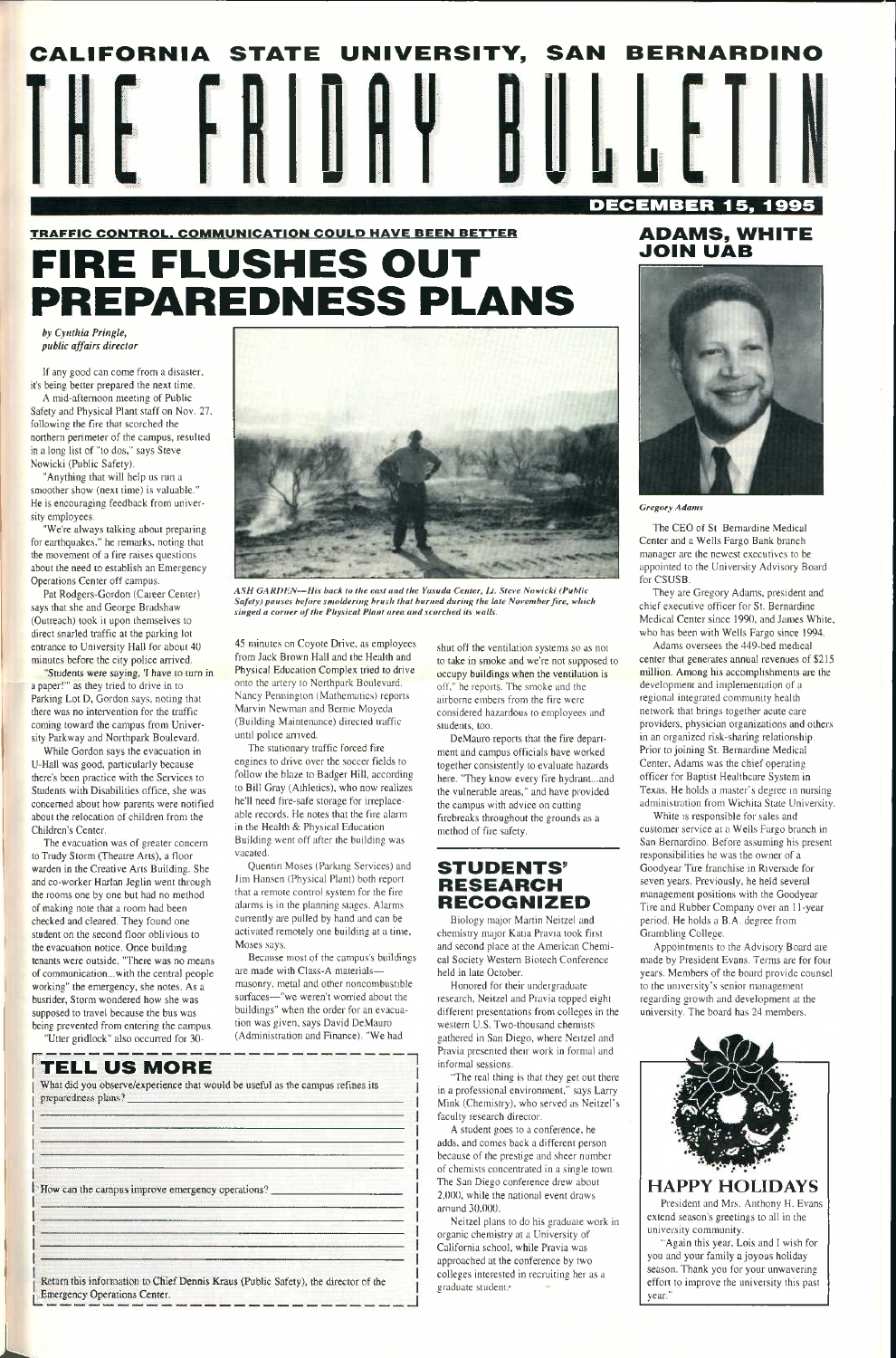

## A SUMMARY OF FACULTY DEVELOPMENT CTIVITIES

Sabbatical leaves provide faculty with the opportunity to step back from their campus duties, reflect and engage in research or other professional advancement activities necessary for growth as a teacher and scholar.

While occasionally this activity goes unnoticed by colieagues, we believe that these intensive scholarly activities should be highly visible to the University community as examples of faculty vigor and achievement.

## **What I did on my sabbatical leave .. .**

## **Nicole Bournias**

Biology

My sabbatical project titled, *Use of Enhancer Trap Lines to Identify Genes Involved ip the Development of Drosophila Melanogaster.* was carried out in the lab of Dr. Peter Bryant (Professor of Developmental Biology at U.C. Irvine). Drosophila melanogaster is a model organism for geneticists and developmental biologists alike. A large number of genes already have been identified utilizing classical genetic analysis. In the past 10 years molecular biology techniques have allowed this type of search to be carried out at a much faster pace. One such approach has been the utilization of transgenic flies (enhancer trap lines) to identify genes that are developmentally regulated, that is, being able to visualize the expression of a gene both in terms of cell type and time of expression, in Drosophila one of the most developmentally important pathways is the one involving expression and regulation of ecdysone (molting hormone). During this project, I was able to identify several putative genes involved in ecdysone regulation. This is potentially an important breakthrough because it will eventually allow the cloning of genes important in hormonal regulation in flies. Ultimately some of the findings may be applied to higher organisms including man.

#### **Leo Connolly**

Physics

During the spring of 1995, I researched and wrote new

end-of-chapter material for *Astronomy Today,* including 30 self-test questions for each of the 28 chapters, rewrote 15 standard review questions for each chapter and added 140 numerical problems and solutions and 84 new projects. I also conducted a literature search and added about 200 new suggested reading references and revised the instructor's manual to include applications for quarter and semester plans. In addition, I set up a conversion of the old test file system and added 200 new questions and answers.

**Editor's Note:** *Leo Connolly's description of his sabbatical project—revising his well known text—provides an example of the complexities of text revision.* 

#### **Morley Glicken**  Social Work

My sabbatical covered two fall quarters. During fall 1994, I completed research on male abuse of women and chil-

dren in Mexico, I started the research in summer 1994 when I taught the first course in graduate social work taught by an American university in Mexico. I completed drafts on two books: *Crisis Intervention with Diverse Populations* and *In The Lives of* Men. I also gave lectures at Bryn Mawr and Smith Colleges on men's issues and on crisis intervention approaches useful in work with diverse populations. In fall 1995, I completed a monograph on men who abuse women and children with an emphasis on treatment approaches applicable to diverse populations of abusive men. My book on men which I am currently editing, contains a number of original pieces related to crisis work with Asian. Latino and Hispanic clients. The books and monograph are related to several specific courses I teach in the Department of Social Work—Crisis Intervention, Child Abuse & Neglect and Human Sexuality. Materials in the books and monograph were originally used in these classes. Feedback from students helped in completing the manuscripts,

## **Diane Halpern**

Psychology

I used my sabbatical to support my analysis of data from the Science Education and Equity (SEE) project, an NSFsupported teacher enhancement project I co-directed with Dr. Klaus Brasch and Dr. Esteban Diaz, Project SEE—a collaborative effort between the School of Education, the School of Natural Sciences and the Fontana Unified School District—prepared elementary teachers to teach activity-based science with English Language Learners. Project investigation addressed how the training program impacted teachers' quality of science instruction, teachers' beliefs about their ability to teach all students science, teachers' beliefs about how to teach science, and the science learning of project teachers' students. The resulting paper titled. *The Characteristics of High and Low Efficacy Elementary Science Teachers* was presented at the National Association for Research in Science Teaching's annua! meeting. I also served on a panel discussing elementary science teachers' self-efficacy at the annual meeting of the Association for Educators of Teachers of Science (AETS). *Preparing Inservice Elementary Science Teachers: The role of the Instructor's Site Observations.*  a paper based upon Project SEE's implementation strategy, was published in the Journal of Science Teacher Education. An additional paper. *Including ESL*  Strategies Within the Elementary Science Methods *Course,* has been accepted for presentation by me. Dr. Esteban Diaz, and project teachers Ms, Daria Stapel and Ms, Cynthia Smith at this year's AETS meeting.

My sabbatical was filled with a variety of activities. I began with a leave by accepting a Fulbright Award to teach two courses (critical thinking and the psychology of sex differences) at Moscow State University in Russia. This is the first time either course was taught at Moscow State University, I completed my sabbatical as a Rockefeller Scholar-in-Residence at Bellagio, Italy, where I worked with a colleague from Russia on a book tentatively titled. *States of* M/nd; *American and Post Soviet Perspectives on Contemporary Issues in Psychology.* It will be published separately in English and Russian, I also completed the third edition of my text. *Thought and Knowledge: An Introduction to Cntical Thinking.* 

#### **Joan Kritzberg**

#### Accounting & Finance

I focused my sabbatical efforts on the 21 Franciscan missions of Alta California that were established in the late 18th and early 19th centuries at locations remote from their administrators in Mexico and Spain. Each mission was to be supervised by two, often dismally unprepared padres who were expected to recruit, educate, "civilize," and baptize the natives, and prepare them, ultimately, to assume management of the mission communities. In addition, with no predetermined guidelines, the padres were held accountable for mission property, personnel, and operations. The mission letters

..........

VOL. **9, No. 2 —** DECEMBER **1995** 

Celebrating Sabbaticals

demonstrate the development of management concepts and reporting techniques that allowed the missions to continue to thrive after the 1810 revolution in Mexico when supplies and salaries from Mexico effectively ceased and the missions had to rely upon each other for support. By 1834, when the missions were forcefully removed from the padres' control under the secularization laws, the missions were virtually self-supporting. However, the padres had always viewed the natives as children to be cared for, guided, and disciplined as necessary. No provision had been made for transfer of authority to new leadership, Mexican land-owners assumed control of the mission property, but the natives refused to be exploited by their new masters, and the whole system fell into ruin.

#### **Iris Riggs**  Elementary/Bilingual Education

#### **Charles S. Stanton**

Mathematics

My sabbatical began during the summer of 1994 at the University of Uppsala in Sweden where I worked primarily with Professor Matts Essen. I gave a seminar there on my work on characterizations of probablistic Hardy spaces and attended the Third Analysis Colloquium (August 14-21,1994) at the University of Berne, Switzerland. I spent the 1994-95 academic year at the University of Wisconsin, Madison, where I worked primarily with professor Daniel F. Shea, I presented a seminar on my work on area integral characterizations of Hardy spaces and gave a colloquium at Purdue University on the use of the Nevanlinna counting function in the theory of Hardy spaces. I also worked on three projects during the year-*Local Time Characterizations of Probablistic Hardy-Lipshitz Spaces. On Composition Operators Betwee^^ Bergman Spaces of The Ball and The Disc,* and with Matts Essen and Daniel F. Shea, *Best Constants for Llog<sup>«</sup> L Conjugation Inequalities.* I am now working on completing all three projects.

> *"An investment in knowledge always pays the best interest."*

#### — Benjamin Franklin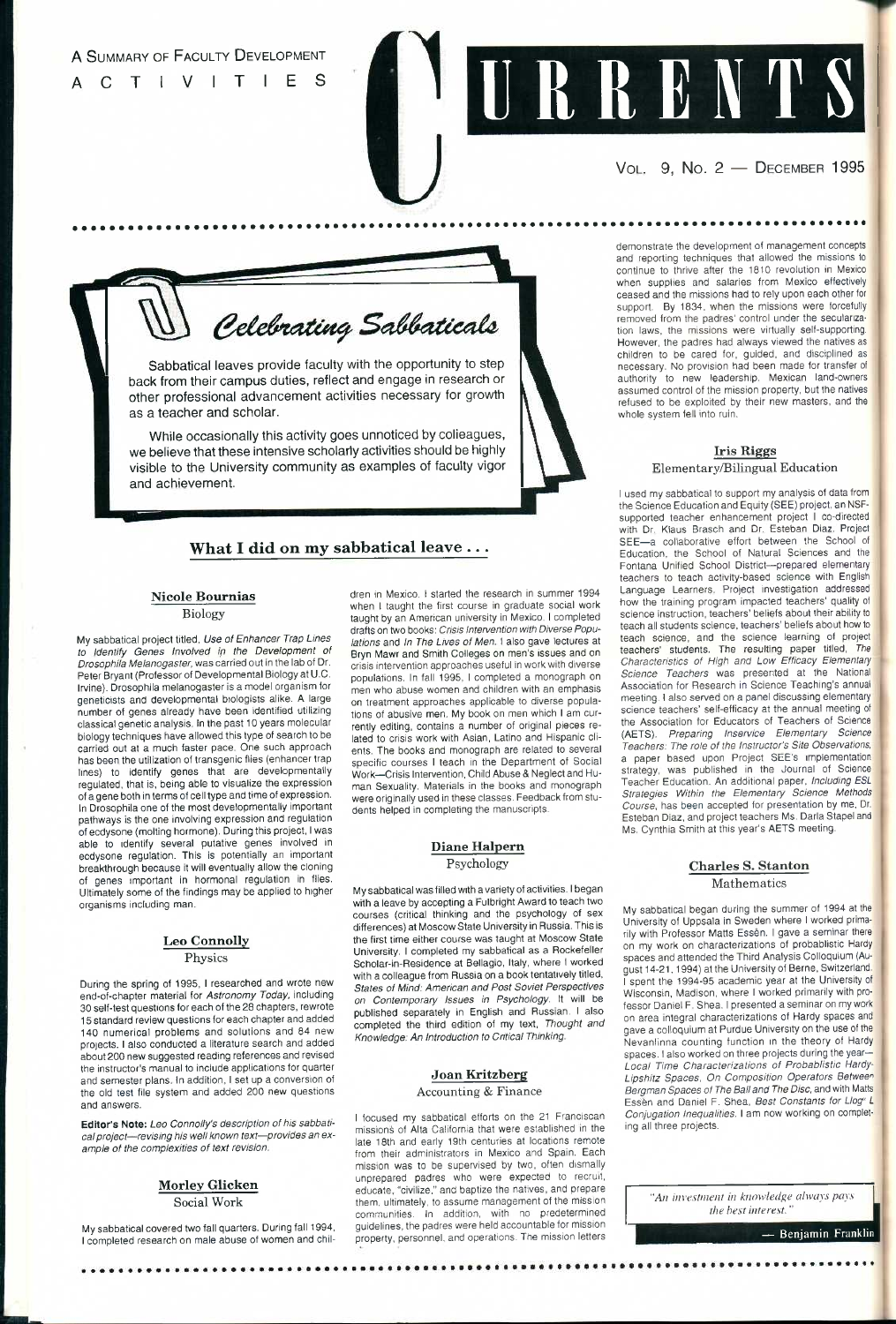#### The School of Business & Public Administration announces

## **FACULTY RESEARCH SEMINARS**

**Friilavs lioiii 12:1111 noon-1:1111 p.ni. in .ll!-2MI** 

January 19 · ZHONG GUO ZHOU (ACCOUNTING & FINANCK) • *The Priciii,^ of the Time Vanin}> Risk Premium in the Stock Market* 

**February 16 •** CONRAD SHAYO (INFO & DECISION SCIENCES) • *SW Productivity Paradox* 

March 1 · GUENTHER KRESS (PUBLIC ADMINISTRATION) & RANDI MILLER (SOCIOLOGY) *9 Strategiesfor Intergovernmental Coordination* 

**February** 2 • DONG MAN KJM (ACCOUNTING & FINANCE) & FRANK M. LIN (INFO & DHCISION SCIENCES)\* *Test of Certification Hypothesis* 

**March 15 •** DAVID BELLIS (PUBLIC ADMINISTRATION) • *Citizen Versus Police Officer Attitudes about Crime* 

## EMERITUS FACULTY HONORED

Twenty-two emeritus faculty were recognized for their contributions to the University at a special luncheon on December 1. 1995 in the Sycamore Room. The recognition luncheon, part of the thirtieth anniversary of the founding of the University, was arranged by the Office of Research and Graduate Studies and the Faculty Professional Development Coordinating Committee and hosted by Dean Julius Kaplan. Kaplan recognized the tnore than 300 combined years of service to CSUSB and invited the emeritus faculty to maintain contact with the campus and explore opportunities to sharing the future vision of the campus.



Left to Right: *Robert West* (Education). *James Thomas* (Political Science), *Linda Warren* (Psychology), *Lee Kalbus*  (Chemistry), *Marty Bloomberg* (Library), *Carol Goss* (Political Science), G. *Keith Dolan* (Education), *Clifford Payton*  (Sociology), *William Shut* (Theatre Arts). *Nelson* (Library), *Helena Villacres Stanton* (Education), *Richard Saylor*  (Music), *Mireille Rydell* (French), *Dalton Harrington* (Biology). *Joseph Thomas* (Vice President). *Alexander Sokoloff*  (Biology), *Kevin Burne* (English), *John Pfau* (President, History), *Gordon Stanton* (Education) and *Richard Ackley*  (Political Science)

> **Terry Rizzo** (Physical Education) was the recipient of The G. Lawrence Rarick Research Award from the National Consortium for Physical Education for Individuals with Disabilities, 1995.



The Instructional Quality Committee reviewed 14 proposals for use of the \$28,000 provided by the Foundation. The committee has selected the following projects for funding:

> Join us for a light lunch and a faculty development program

#### **Academic Programs**

featuring Professor *E6* White and faculty from each school

**Jerrold Pritchard — \$8,100** 

For Training of Faculty Planning to Teach via Two-way Interactive Video.

#### **Biology**

#### **Stuart Sumida & David Polcyn — \$2,939**

For student assistance and materials for development of photo and video material to supplement lab exercises in Biology 100, Biology 223 and Biology 224.

#### **Chemistry**

#### **David Maynard — \$500**

To attend the National Science Foundation workshop on Theoretical & Practical Aspects of Use of Two-Dimensional Nuclear Magnetic Resonance in the Chemistry Curriculum.

#### **John Tate & Larry Mink — \$1,919**

For student assistance, software and materials for a com-

| puter-based interface system for laboratory and research |  |  |  |
|----------------------------------------------------------|--|--|--|
| classes.                                                 |  |  |  |

#### **Elementary/Bilingual Education**

**Rowena Santiago — \$3,805**  *including 4.6 WTUs (\$3.197) & materials (\$608)* 

To establish a technology training program for School of Education faculty in order to integrate and apply technology in teacher training curricula,

#### **English**

**Diane Pizurie & Edward White — \$4,490**  *(including 4 WTUs — \$2,780)* 

To develop a portfolio assessment and competency-based alternative to the 495 common midterm exam.

#### **Mathematics**

#### **Rolland Trapp & Terry Hallett — \$6,032**

For mini-tab software and permanent site license for use in improvement of statistics courses and math labs.



He is also the recipient of the Project Inspiration Award from the National Association for Sport and Physical Education, 1995.



*Julius Kaplan, Sharon Cady, Sid Kushner, Margaret Brasch, Keith Johnson, Karen Yates Gray & Lynn Douglass* 

| "It is better to know some of the questions"<br>than all of the answers.                                                                                                            | $-$ James Thurber                                                                                                                                                                          |  |  |  |
|-------------------------------------------------------------------------------------------------------------------------------------------------------------------------------------|--------------------------------------------------------------------------------------------------------------------------------------------------------------------------------------------|--|--|--|
| <b>CURRENTS IS</b><br>PUBLISHED BY<br><b>GRADUATE STUDIES,</b><br><b>RESEARCH &amp; FACULTY</b><br><b>DEVELOPMENT AND</b><br><b>RESEARCH &amp;</b><br><b>SPONSORED</b><br>PROGRAMS. | Please send material<br>for publication to<br>Research &<br><b>Sponsored Programs</b><br>by Email to kgray.<br>(Send hard copy<br>material-ONE ITEM<br><b>ONLY PER PAGE-to</b><br>AD-128.) |  |  |  |

Mark Your Calendar

*'Uses of Writing in AH Discipiines* 

R.S.V.P. to kjohnson@wiley.csusb.edu or phone 3055

**Tuesday, January 23,1996** 

Noon to 2:00 p.m.

Panorama Room